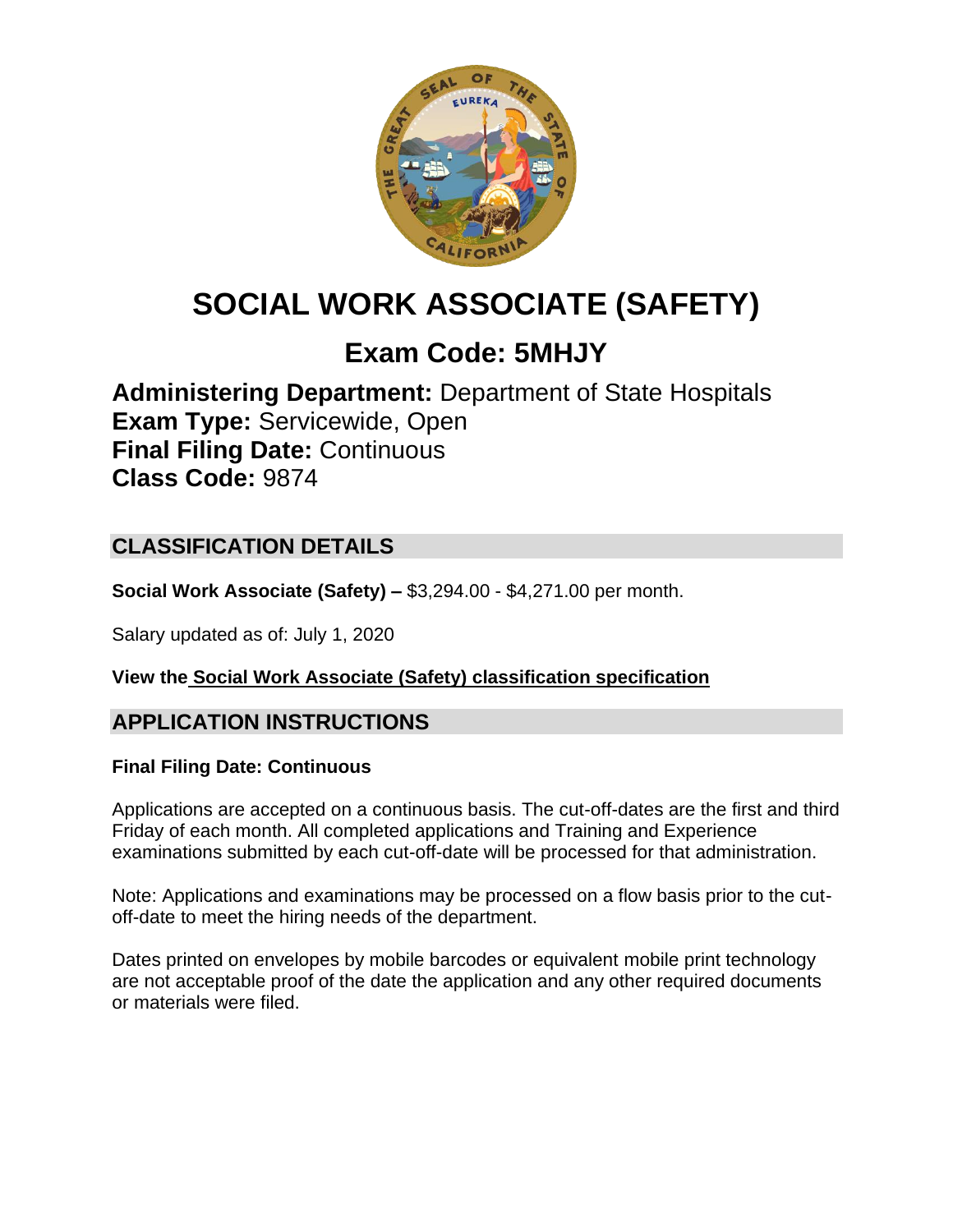#### **Who Should Apply**:

Applicants who meet the Minimum Qualifications as stated on this bulletin may apply for and take this examination. Once you have taken this examination, you may not retake it for **Twelve (12)** months.

Unless otherwise stated on this bulletin, you must meet the Minimum Qualifications by the Final Filing Date or cut-off-date stated above.

#### **How to Apply**:

Applicants are required to submit an [Examination Application \(STD 678\),](https://jobs.ca.gov/pdf/std678.pdf) found at [www.calcareers.ca.gov,](http://www.calcareers.ca.gov/) either by mail, in person, or via email to the address listed below.

Once your application has been submitted, applicants must complete the **Training and Experience (T&E) Evaluation** below.

Examination Services staff will screen each application. Applicants meeting the minimum qualifications will be admitted into the examination. **Applicants must submit the STD. 678 as well as the T&E. Failure to do so will result in a delay in the examination process.**

#### **The preferred method to apply is by emailing your STD 678 to:**

#### **[SocialWorkAssociate@dsh.ca.gov](mailto:SocialWorkAssociate@dsh.ca.gov)**

#### **Electronic signatures are acceptable.**

Indicate the Classification on your Examination Application (STD 678).

You may apply by mail or in person to: Department of State Hospitals – Sacramento Attn: Selection Services Unit, MS-14 1215 O Street Sacramento, CA 95814

Indicate the Classification on your Examination Application (STD 678).

In person hours: Monday through Friday, 8am to 5pm (excluding State holidays)

**[Click on this link to take the Social Work Associate \(Safety\)](https://www.surveymonkey.com/r/8JJH9LX) examination.**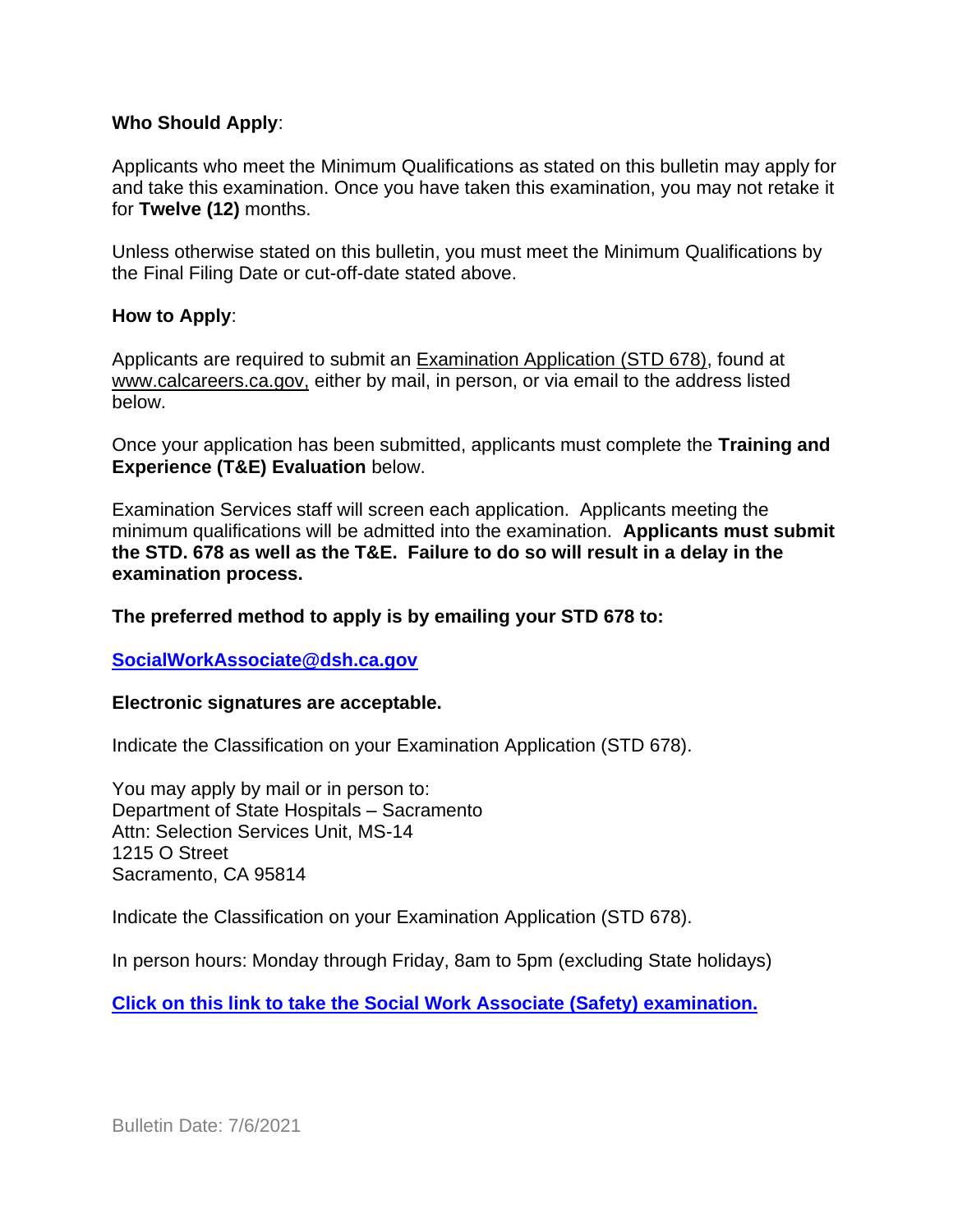#### **Special Testing Arrangements:**

If you require assistance or alternative testing arrangements due to a disability, please contact the testing department listed in the Contact Information section of this bulletin.

### **MINIMUM QUALIFICATIONS**

Education: Equivalent to graduation from college, preferably with major work in social science and humanities. Registration as a senior in a recognized institution will admit applicants to the examination, but they must produce evidence of graduation or its equivalent before they can be considered eligible for appointment.

### **SPECIAL PERSONAL CHARACTERISTICS**

Willingness to work at developmental centers, State hospitals, or correctional facilities contracting with the Department of Mental Health for diagnostic and treatment services; sympathetic and objective understanding of the problems of developmentally or mentally disordered offenders; potential for becoming a professional Social Worker; willingness as a learner to do routine or detailed work in order to learn the practical application of social work principles; demonstrated capacity for development as evidenced by academic attainment or other activities; tact; patience; and emotional stability.

### **SPECIAL PHYSICAL CHARACTERISTICS**

Incumbents must possess and maintain sufficient strength, agility, and endurance to perform during physically, mentally, and emotionally stressful and emergency situations encountered on the job without endangering their own health and well-being or that of their fellow employees, forensic clients, patients, inmates, or the public.

### **POSITION DESCRIPTION**

Under direct supervision at a State-operated developmental center, hospital, or correctional facility contracting with the Department of Mental Health for diagnostic and treatment services, provide assistance in all phases of the social work program; collect data and prepare applications and reports necessary to obtain benefits and community resources for developmentally or mentally disordered offenders; assist in performing casework duties and group activities; and perform other related work.

### **DRUG TESTING REQUIREMENT**

Applicants for positions in this class are required to pass a drug- screening test. (The drug-screening test will be waived for employees who are currently in a designated "sensitive" class for which drug testing is required under State Personnel Board Rule 213.)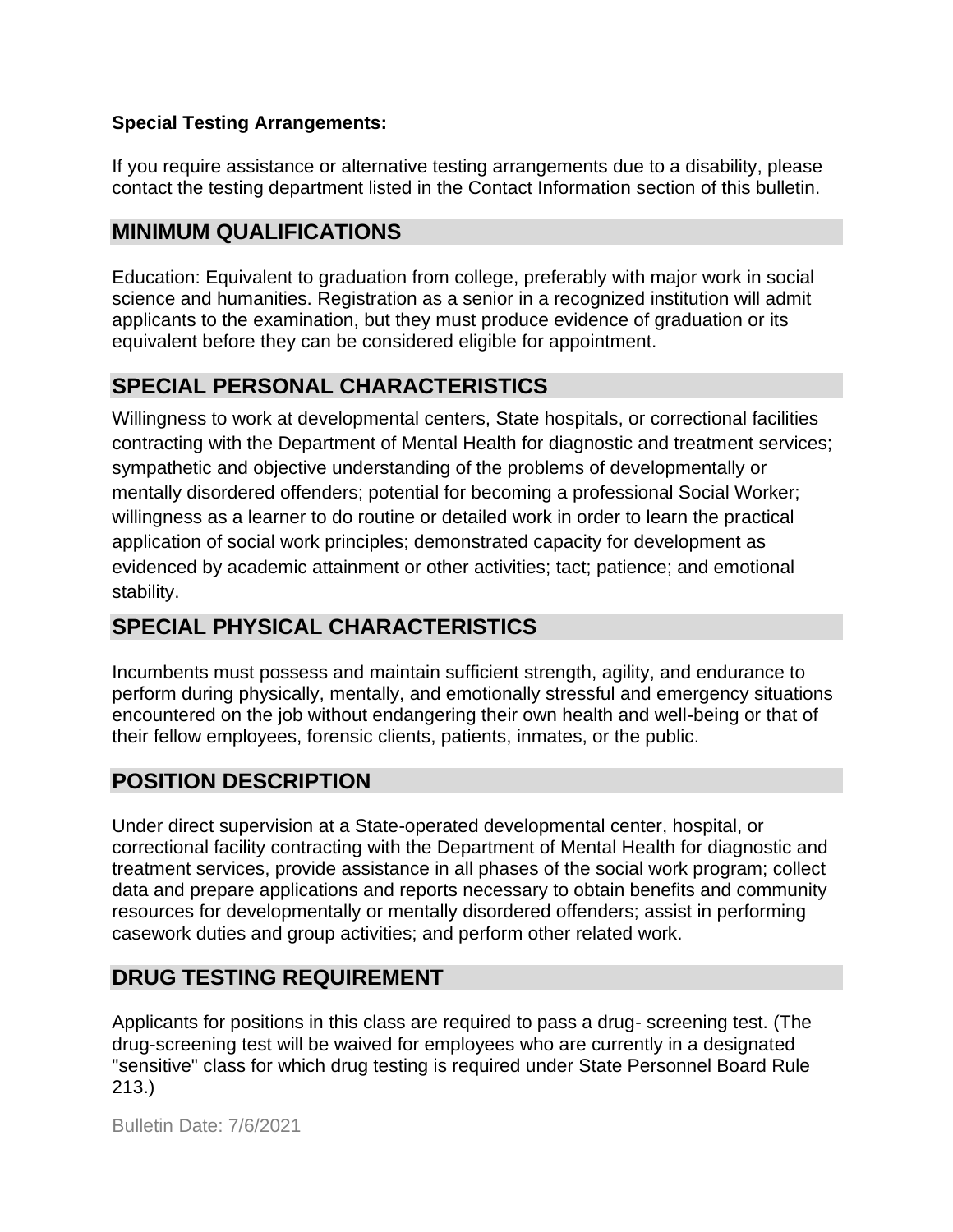### **EXAMINATION SCOPE**

This examination consists of the following components:

**Training and Experience Evaluation –** Weighted 100% of the final score. The examination will consists solely of a **Training and Experience Evaluation.** To obtain a position on the eligible list, a minimum score of 70% must be received.

In addition to evaluating applicants' relative knowledge, skills, and ability, as demonstrated by quality and breadth of education and/or experience, emphasis in each exam component will be measuring competitively, relative job demands, each applicant's:

#### **Knowledge of:**

**1.** Developments and trends in the field of health and welfare.

#### **Ability to:**

- 1. Gather and analyze data.
- 2. Write clear, accurate, and concise reports.
- 3. Interpret statistical data.
- 4. Analyze situations accurately and take effective action.
- 5. Communicate effectively.
- 6. Establish and maintain effective and cooperative working relationships with forensic clients, patients, inmates, fellow employees, and the general public.
- 7. Participate effectively in interviews.

#### **ELIGIBLE LIST INFORMATION**

A Servicewide, Open eligible list for the **SOCIAL WORK ASSOCIATE** classification will be established for use by all state agencies.

The names of **successful** competitors will be merged onto the eligible list in order of final score regardless of exam date. Eligibility expires **12 months** after it is established. Applicants must then retake the examination to reestablish eligibility.

Veterans' Preference will be granted for this examination. In accordance with Government Codes 18973.1 and 18973.5, whenever any veteran, or widow or widower of a veteran achieves a passing score on an open examination, he or she shall be ranked in the top rank of the resulting eligible list.

Veterans status is verified by the California Department of Human Resources (CalHR). Information on this program and the Veterans' Preference Application (Std. form 1093) is available online at the following website:

#### <https://www.jobs.ca.gov/CalHRPublic/Landing/Jobs/VeteransInformation.aspx>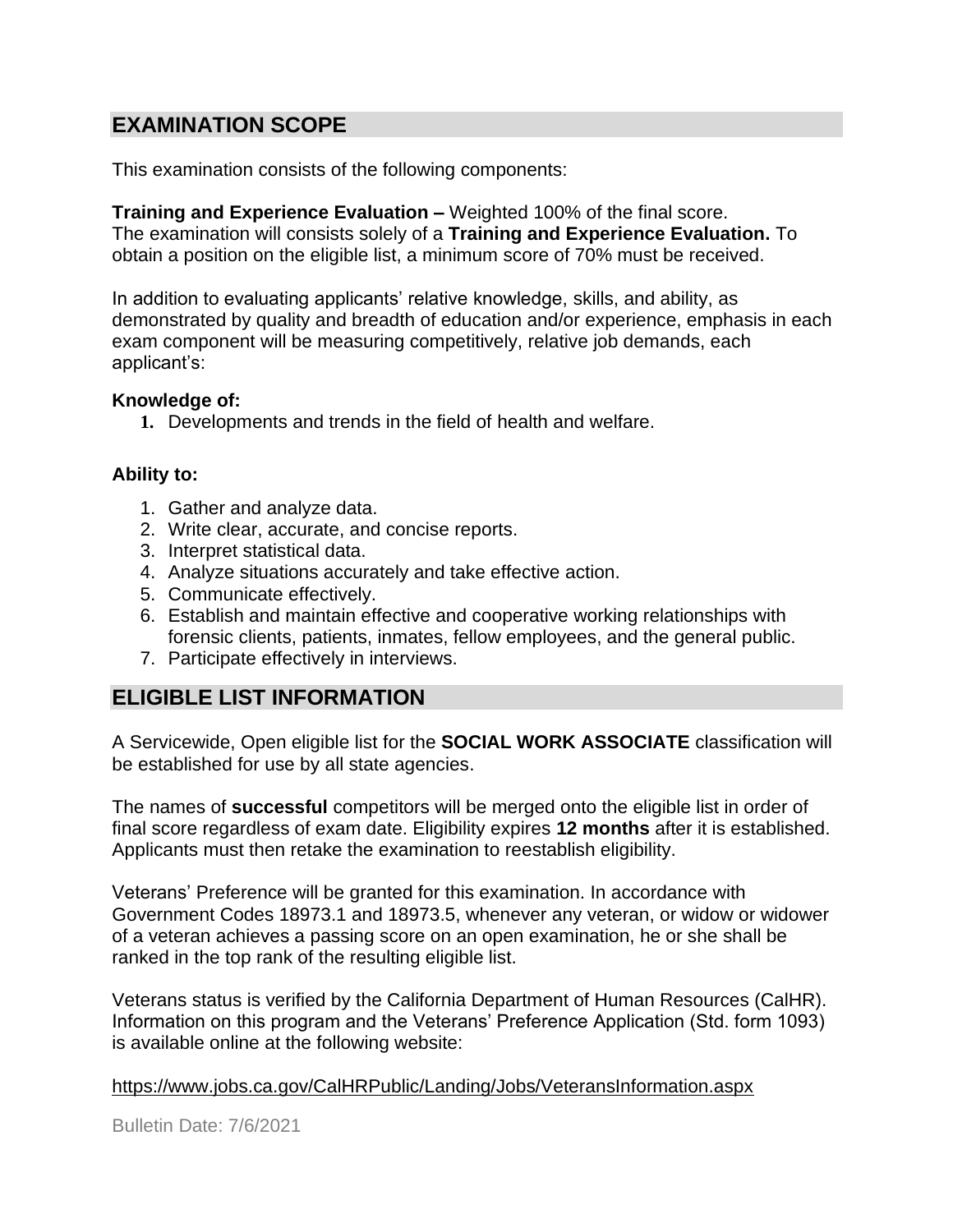Additional information on veteran benefits is available at the Department of Veterans Affairs.

Career credits are not granted for examinations administered on an Open or Promotional basis.

### **PREPARING FOR THE EXAMINATION**

Here is a list of suggested resources to have available prior to taking the exam.

- 1. **Employment History:** Employment dates, job titles, organization names and addresses, names of supervisors or persons who can verify your job responsibilities, and phone numbers of persons listed above.
- 2. **Education:** School names and addresses, degrees earned, dates attended, courses taken (verifiable on a transcript), persons or office who can verify education, and phone numbers of persons or offices listed above.
- 3. **Training:** Class titles, certifications received, names of persons who can verify your training, and phone numbers of persons listed above.

### **TAKING THE EXAMINATION**

**To be considered as a candidate, step 1 and 2 must be completed.**

- **If step 1 and 2 are not completed; the application will not be reviewed and/or the examination will not be scored.**
- **After you complete steps 1 and 2, the application will be reviewed to determine that the Minimum Qualifications are met, then the examination will be processed and you will receive your results by mail within 4 - 6 weeks of the cut-off date stated above.**

**NOTE: Sending an application for a job or position is NOT the same process as sending an application for this examination.**

**Step 1. Submit your application following the instructions above.**

**Step 2. Click on this link to take the [Social Work Associate \(Safety\)](https://www.surveymonkey.com/r/8JJH9LX) examination.**

**Once your examination has been completed and submitted, your examination will be processed, and you will receive your exam results by mail within 4 – 6 weeks of the cut-off-date stated above.**

#### **TESTING DEPARTMENTS**

Bulletin Date: 7/6/2021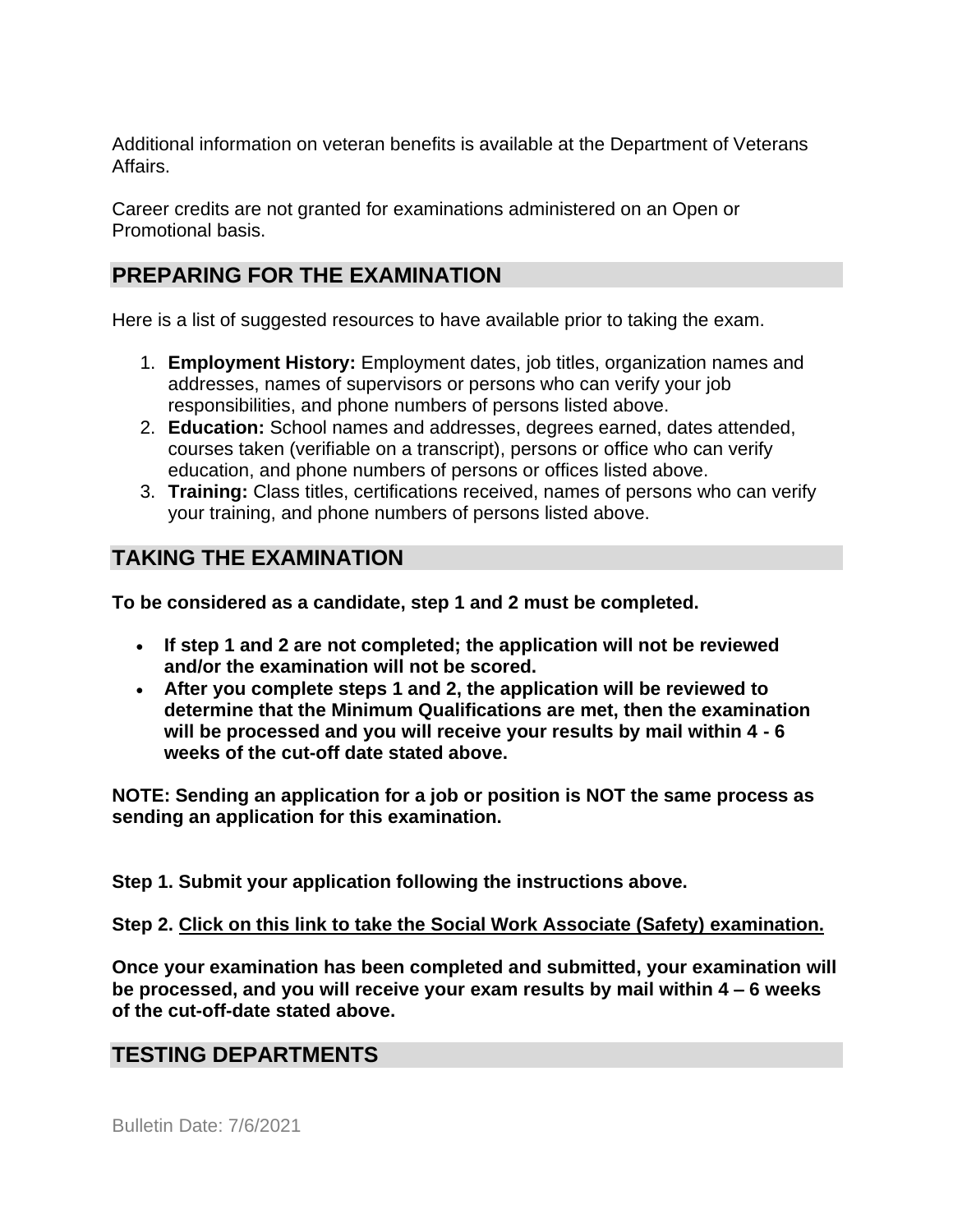Department of State Hospitals

### **CONTACT INFORMATION**

Questions relating to this exam should be directed to:

Department of State Hospitals Selection Services Unit Monday through Friday, 8am to 5pm (excluding State Holidays) Phone: 916-651-8832 Email: **[SocialWorkAssociate@dsh.ca.gov](mailto:SocialWorkAssociate@dsh.ca.gov)** 

California Relay Service: 1-800-735-2929 (TTY), 1-800-735-2922 (Voice). TTY is a Telecommunications Device for the Deaf, and is reachable only from phones equipped with a TTY Device.

#### **EQUAL OPPORTUNITY EMPLOYER**

The State of California is an equal opportunity employer to all, regardless of age, ancestry, color, disability (mental and physical), exercising the right of family care and medical leave, gender, gender expression, gender identity, genetic information, marital status, medical condition, military or veteran status, national origin, political affiliation, race, religious creed, sex (includes pregnancy, childbirth, breastfeeding, and related medical conditions), and sexual orientation.

#### **DRUG-FREE STATEMENT**

It is an objective of the State of California to achieve a drug-free State work place. Any applicant for State employment will be expected to behave in accordance with this objective, because the use of illegal drugs is inconsistent with the law of the State, the rules governing civil service, and the special trust placed in public servants.

#### **GENERAL INFORMATION**

Examination and/or Employment Application (STD 678) forms are available at the California Department of Human Resources, local offices of the Employment Development Department, and through your CalCareer Account at the following website:

#### **[http://www.CalCareers.ca.gov/](http://www.calcareers.ca.gov/)**

If you meet the requirements stated on this examination bulletin, you may take this examination, which is competitive. Possession of the entrance requirements does not assure a place on the eligible list. Your performance in the examination described in this